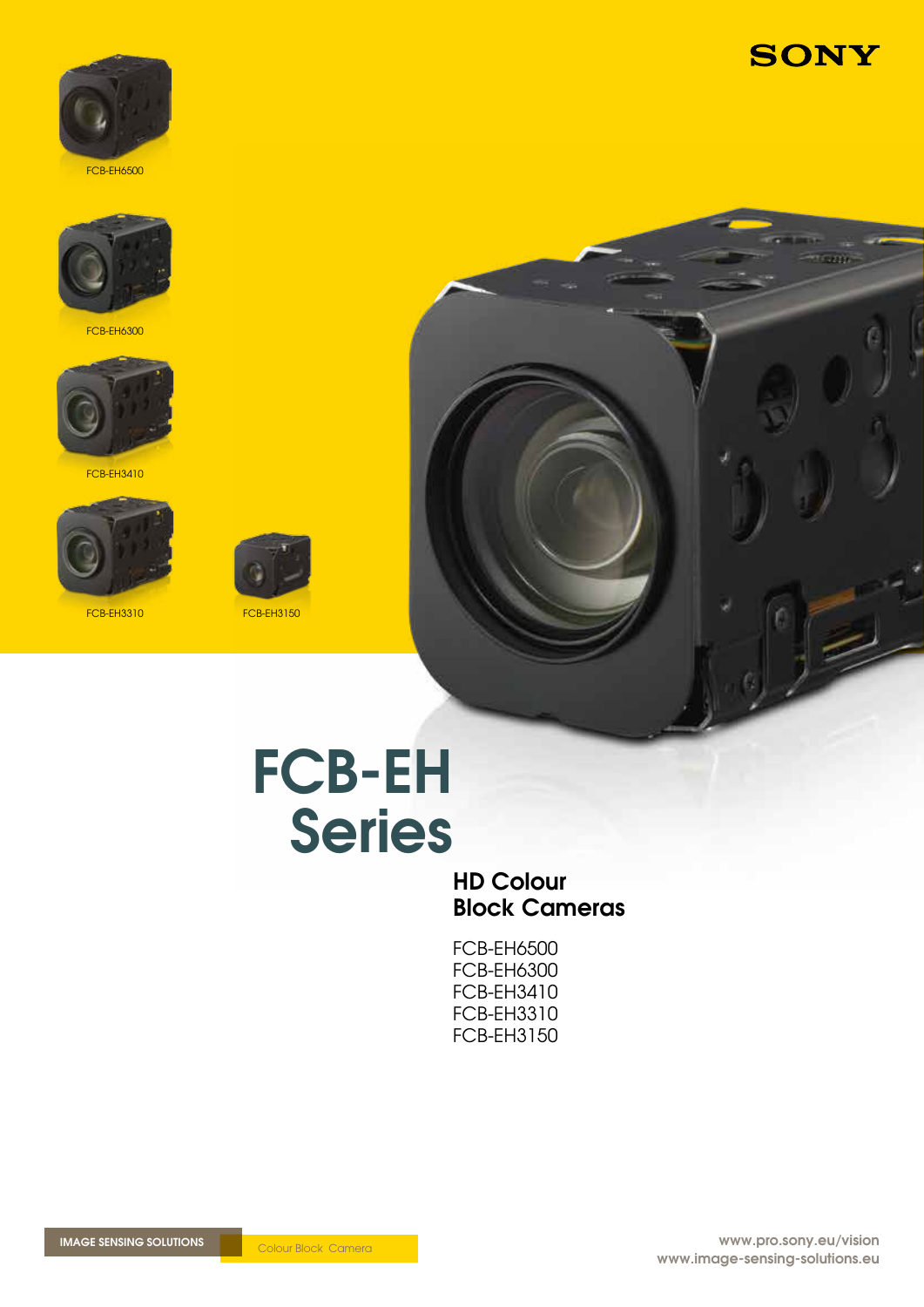## FCB-EH6500 FCB-EH6300 FCB-EH3410 FCB-EH3310 FCB-EH3150



### Sony, a leader in high-definition (HD) technology, is enhancing its FCB-EH Block Camera Series with the addition of the new FCB-FH6500.

In response to growing demand for the high-quality, high-resolution images that only HD can deliver, the FCB-EH Series now offers a range of 12x to 30x optical zoom lenses with outstanding features for surveillance, intelligent traffic, unmanned vehicles, photo booths, police vehicles, low vision, and videoconferencing applications.

The flagship camera is the FCB-EH6500 which incorporates a 1/2.8-type Exmor™ CMOS image sensor with Full HD (1920 x 1080) resolution, and achieves excellent zooming performance with a 30x optical zoom lens. One other camera in the series, the FCB-EH6300, is equipped with the same image sensor to deliver Full HD resolution with 20x optical zoom capability. The remaining cameras in this series all incorporate a 1/4-type Exmor CMOS image sensor with HD (1280 x 720) resolution. The FCB-EH3310 and FCB-EH3410 models deliver a high quality HD image with great sharpness, which makes them ideal for security applications. And the smallest camera in the FCB-EH Series is the affordable FCB-EH3150. Along with its HD resolution sensor, it features a 12x optical zoom lens. All of these cameras inherit a multitude of features from Sony's world-renowned FCB Series such as Wide-D\*, Auto ICR, and Spherical Privacy Zone Masking. With this breadth of choice, it has never been easier to select the right camera from Sony for your specific imaging applications.

\* Wide dynamic range

#### Excellent high-definition (HD) picture quality

The Exmor CMOS sensor realizes high image quality and high sensitivity

#### Powerful zoom capability

Bright, fast, and robust 30x zoom lens The FCB-EH6500 incorporates a new 30x bright zoom lens with F1.6. This lens has a fast-zooming capability (approx. 3.2 seconds from tele end to wide end) and high durability.

#### Various output modes

- HD (High Definition)
- Analog: Component (Y/Pb/Pr) - Digital: Y/Cb/Cr 4:2:2 via LVDS (Y: 8-bit, C: 8-bit, V-sync, H-sync, Field, and Clock)
- SD (Standard Definition) VBS

#### Simple connection - one cable, one connector

- Covering video, VISCA communication, and power supply with a single cable
- Supports both 30-pin micro coaxial (digital and analog output) and 24-pin FFC (analog output only)\*1 interfaces

#### Image Stabilization\*<sup>2</sup>

The FCB-EH6500 and FCB-EH3410 are equipped with an Image-stabilization function which minimizes the phenomenon of shaky images caused by low-frequency vibration. This function is useful for outdoor surveillance and traffic monitoring applications.

#### StableZoom™

StableZoom mode uses a predetermined optical zoom ratio to enable the Imagestabilization function of the camera. Once stabilization begins, it gradually combines the optical and digital zoom to absorb shaky movements. In StableZoom mode, this function starts naturally without bringing an abrupt change to the horizontal angle of view.

#### Video mode changes on the fly

Without any power cycle, this function makes it possible to change video mode remotely, for example, from 1080p/29.97 to 720p/59.94 mode. This function enables the user to change camera video resolution through the software power reset function..

#### Security-oriented functions include:

- Wide-D technology (On/Off/Auto/Ratio fix)
- Day/Night function (On/Off/Auto/ Threshold enabled)
- Digital noise reduction (up to five levels) • Spherical Privacy Zone Masking (24 zones
- with various PTZ controls) • Motion detection alarm (four zones with several triggering and threshold modes)

#### Other Features

#### Various modes for White Balance

(Auto, ATW, Indoor, Outdoor, Outdoor Auto, Sodium Vapor Lamp Fix/Auto, Onepush, Manual)

#### Picture effects

(E-Flip, Nega Art, Black & White, Mirror Image, Color Enhancement)

#### Picture freeze

Temperature readout

Slow AE response (approx. five minutes)

Title display (20 characters per line, max. 11 lines)

Camera mode display (English)

Electronic shutter/slow shutter

Spot AE

High Resolution mode

IR Focus Correction function

Four presets for gamma control

Four levels of chrominance suppression

\*1 The FCB-EH3150 does not have a 24-pin FFC.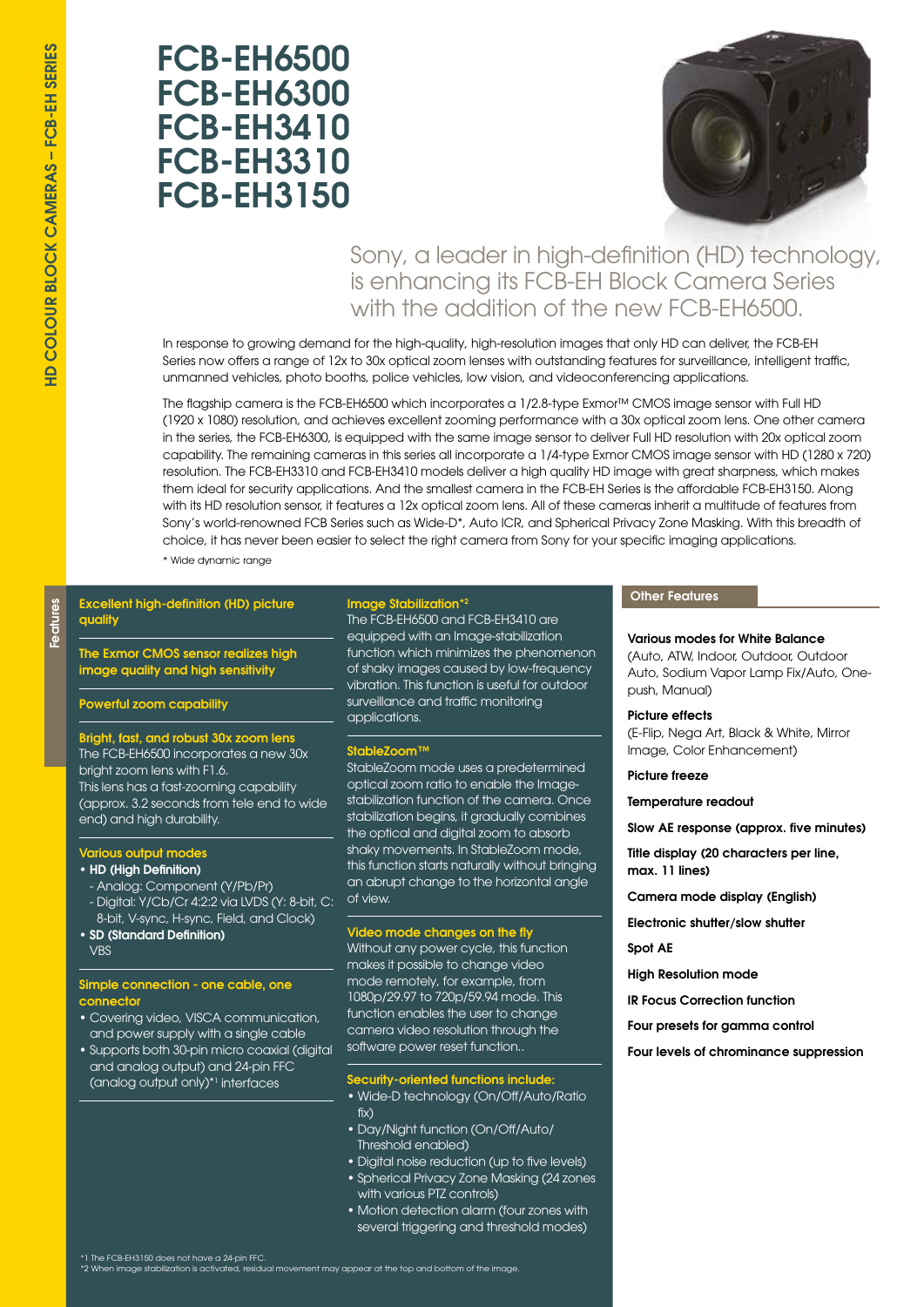

|                                                 | <b>FCB-EH6500</b>               | <b>FCB-EH6300</b>               | <b>FCB-EH3410</b>               | <b>FCB-EH3310</b>               | <b>FCB-EH3150</b>               |
|-------------------------------------------------|---------------------------------|---------------------------------|---------------------------------|---------------------------------|---------------------------------|
| Imager sensor                                   | $1/2.8$ -type                   |                                 | $1/4$ -type                     |                                 |                                 |
| Lens                                            | 30x                             | 20x                             | 28x                             | 20x                             | 12x                             |
| <b>Picture Quality</b>                          | Full HD 1080p (1920 x 1080)     |                                 | HD 720p (1280 x 720)            |                                 |                                 |
| Minimum illumination*                           | 0.5 lx (F1.6, 50%)              |                                 | 0.25 lx (F1.35, 50%)            |                                 | 0.3 lx (F1.6, 50%)              |
| Digital zoom                                    | 12x<br>(360x with optical zoom) | 12x<br>(240x with optical zoom) | 12x<br>(336x with optical zoom) | 12x<br>(240x with optical zoom) | 12x<br>(144x with optical zoom) |
| Wide-D (Wide dinamic range)                     |                                 |                                 |                                 |                                 |                                 |
| Image stabilization                             |                                 |                                 |                                 |                                 |                                 |
| <b>StableZoom</b>                               |                                 |                                 |                                 |                                 |                                 |
| <b>Auto ICR (Auto IR-cut Filter</b><br>Removal) |                                 |                                 |                                 |                                 |                                 |
| Spherical privacy zone masking                  |                                 |                                 |                                 |                                 |                                 |
| Noise reduction                                 |                                 |                                 |                                 |                                 |                                 |
| <b>Slow AE response</b>                         |                                 |                                 |                                 |                                 |                                 |
| * High sensitivity mode, ICR off.               |                                 |                                 |                                 |                                 |                                 |

**Features** 

**Features**